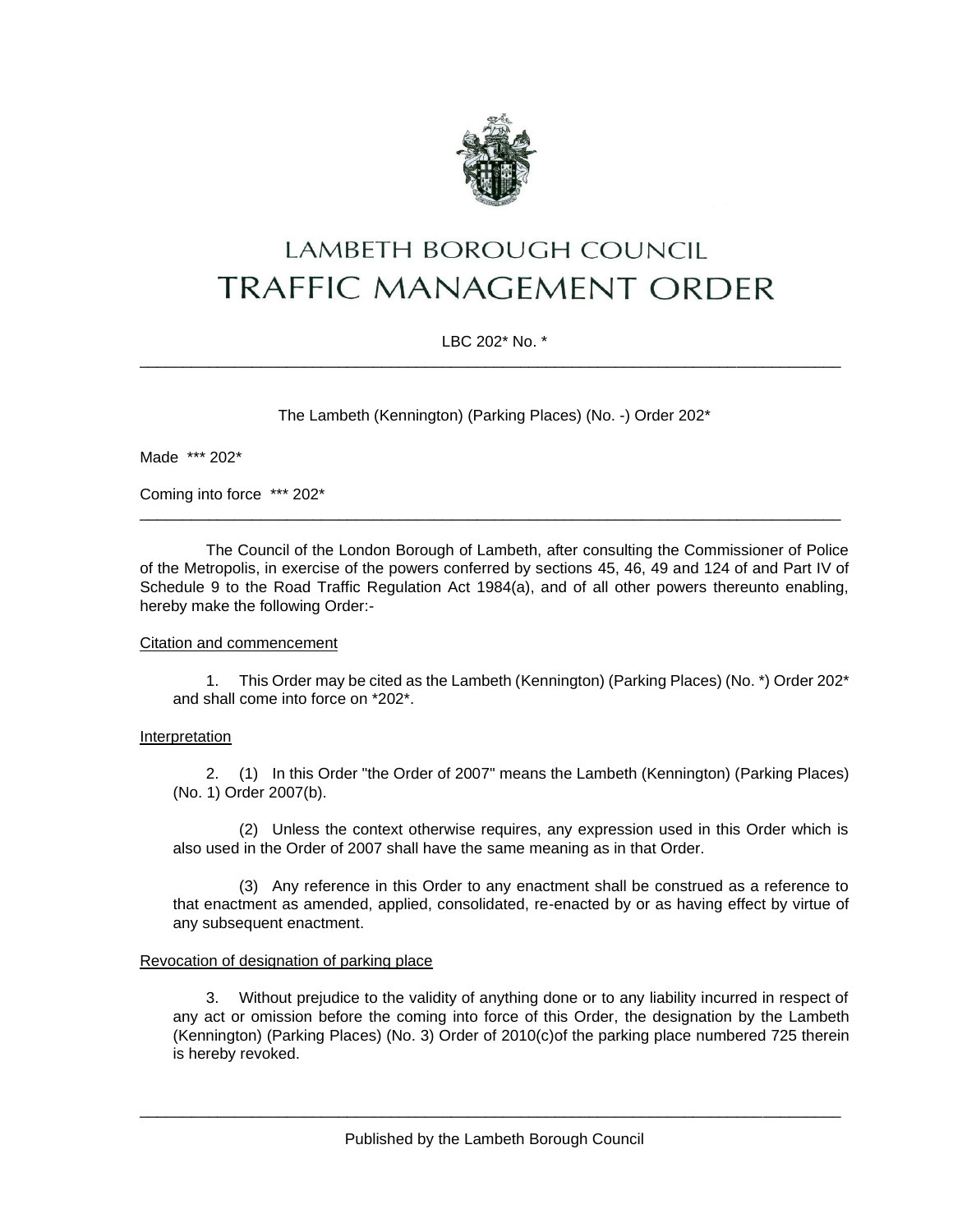#### Designation of parking place and application of the Order of 2007 thereto

4. (1) The area on a highway comprising the length of carriageway of a street specified in column 2 of the Schedule to this Order and bounded on one side of that length by the edge of the carriageway and on the other sides by a white line marking is designated as a parking place.

(2) The reference in this Article to a white line marking shall be construed as a reference to the white line marking (either broken or continuous) provided for in Schedule 7 to the Traffic Signs Regulations and General Directions 2016(a) or, if applicable, authorised by the Secretary of State by virtue of section 64 of the Road Traffic Regulation Act 1984.

(3) The provisions of the Order of 2007 (other than Articles 3, 16 and 40) shall apply to the area designated as a parking place by this Order as if in those provisions any reference to a parking place included a reference to the area designated as a parking place by this Order, and as if any reference to Schedule 2a to the Order of 2007 included a reference to the Schedule to this Order.

#### Placing of traffic signs, etc.

- 5. The Council shall:-
	- (a) place and maintain traffic signs indicating the limits of the parking place referred to in the Schedule to this Order;
	- (b) place and maintain in or in the vicinity of the parking place referred to in the Schedule to this Order traffic signs indicating that such parking place may be used during the permitted hours for the leaving only of the vehicles specified in Article 4(11) of the Order of 2007; and
	- (c) carry out such other work as is reasonably required for the purposes of the satisfactory operation of the parking place referred to in the Schedule to this Order.

Dated this \*\*\* day of \*\* 202\*.

Ben Stevens Highway Network Manager

(a) S.I. 2016/362

\_\_\_\_\_\_\_\_\_\_\_\_\_\_\_\_\_\_\_\_\_\_\_\_\_\_\_\_\_\_\_\_\_\_\_\_\_\_\_\_\_\_\_\_\_\_\_\_\_\_\_\_\_\_\_\_\_\_\_\_\_\_\_\_\_\_\_\_\_\_\_\_\_\_\_\_\_\_\_\_\_